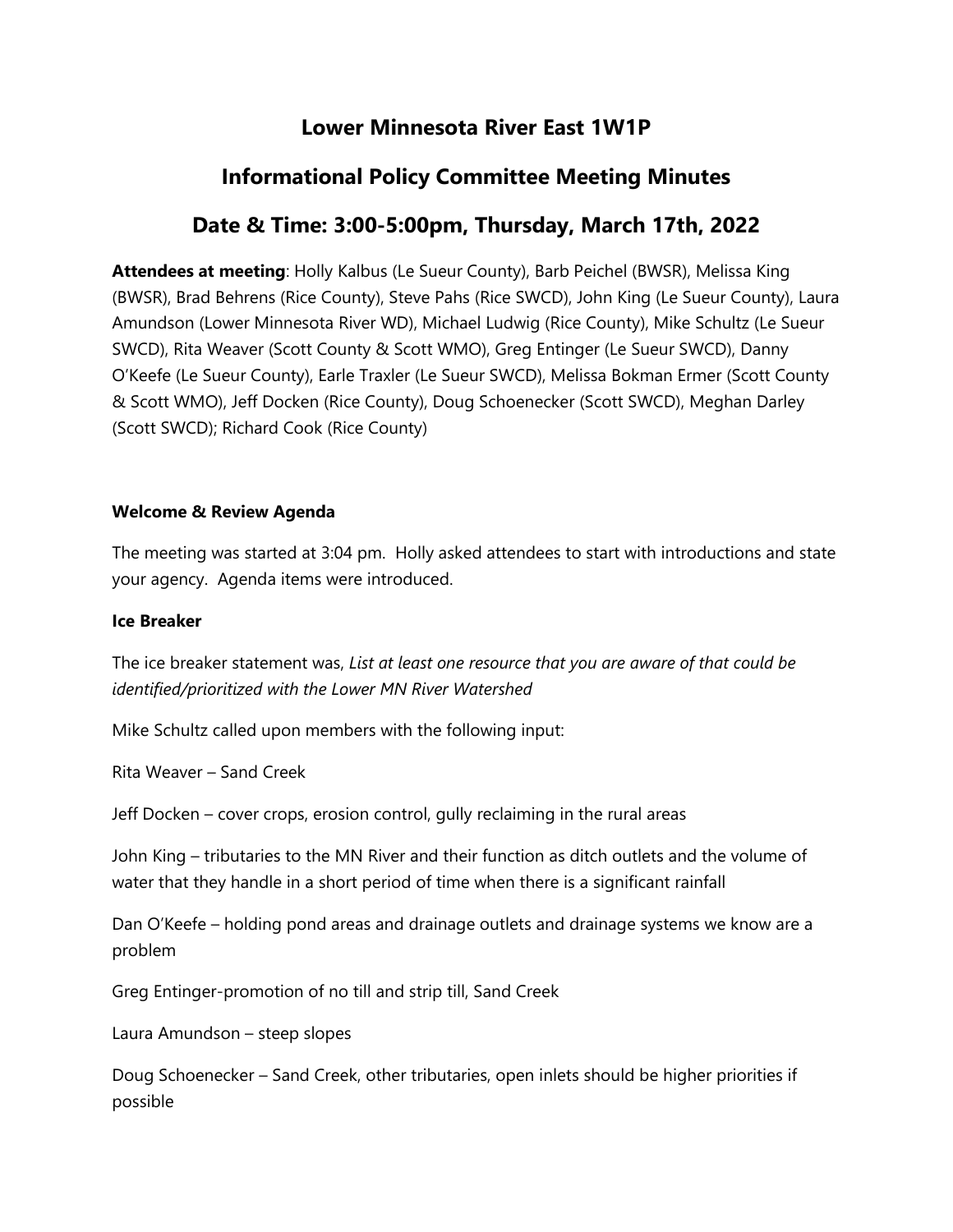### **Update Planning Grant and Grant Agreement**

The MOA is the last part needed to start planning efforts with 1W1P

Holly needs a copy of the signature page from Scott County/SWMO, this is the last piece that is holding up processing the grant agreement. Scott County staff indicated we would check with Vanessa. Melissa King gave a reminder of the deadline for the grant agreement and release of grant funds. May  $1<sup>st</sup>$  is deadline BWSR needs the signed MOA back in order to set up the agreement in the system before end of fiscal year. Otherwise it will have to wait until July  $1<sup>st</sup>$ , the next fiscal year.

#### **Introduction of LGU Staff Roles**

Holly discussed staff roles and who that organization will be.

Grant Administrator and Fiscal Agent: Scott SWCD has agreed to be both. In charge of all financial and fiscal records, completes required reporting, holds all agreements and contracts.

Project Coordinator – Le Sueur County – day to day contact for planning efforts, organizing meetings (Steering Team, Policy Committee and Advisory Groups ex: TAG), creating agendas, taking meeting notes, and any other correspondence

Project Coordinator Support – Scott SWCD will be point of contact with the chosen consultant and a support role with administrative support to Le Sueur County such as organizing meetings, TAG meetings, locations, etc.

Notetaker – Scott County/ Scott WMO-notetaking for Policy Committee meetings

### **Update Hiring Consultant**

The Request for Qualifications (RFQ) was developed and sent out on March  $7<sup>th</sup>$ . The RFQ was sent to the following consultants– BARR Engineering, Stantec, Bolton & Menk, ISG, Houston, Respec, LimnoTech, and Freshwater Society. The following is a schedule presented at the meeting:

Request for Qualifications sent – March 7, 2022 RFQ Questions Due – March 18, 2022 RFQ Questions Responded By – March 25, 2022 RFQ Due Date – April 1, 2022 Finalist Selection – April 7, 2022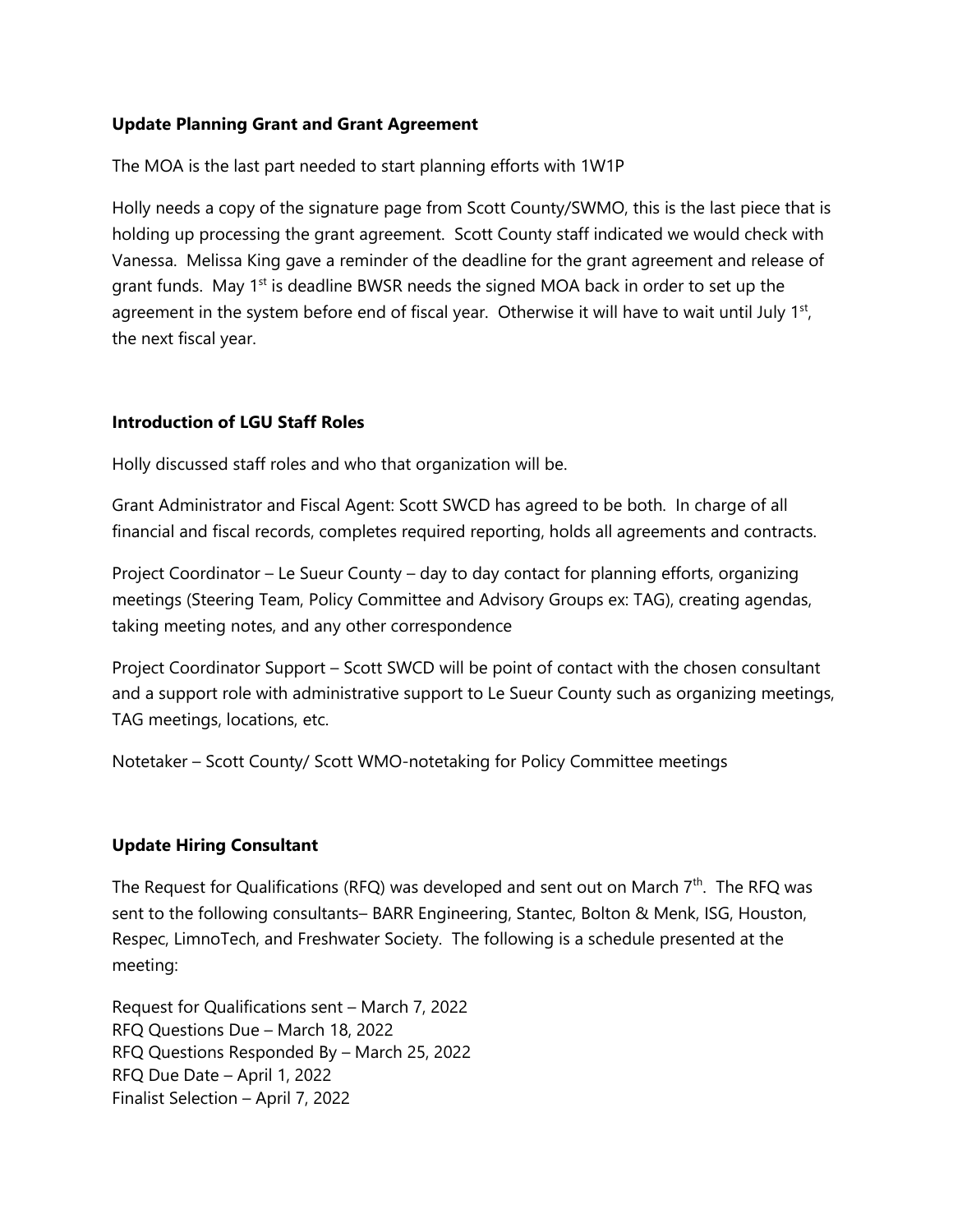Presentations – April 21, 2022 Consultant Selection – April 21, 2022 Negotiation of Final Scope, Schedule, Budget – May 5, 2022 Contract Signature and Notice to Proceed – May 19, 2022

Ranking and scoring was recommended for the consultant selection along with presentations. Much discussion occurred on this point.

Rita asked if the RFQ is qualifications based? Or was there a budget given to consultants in the RFQ? The answer was, no budget limit was given in RFQ. We wanted to see what the realistic amounts would be to do this project.

Melissa King commented that the request to BWSR is \$235,000 for the Plan development.

Discussion on the selection process was as follows:

Pick the top 2-3 to give presentations to the committee.

Doug Schoenecker asked if we could contact others using 1W1P consultants to make sure these are the best options. Mike Schultz indicated these are the consultants that were considered based on that comment/questions at the Dec. meeting.

Some asked for ranking and scoring & some on presentations. The final discussion was to wait to see how many proposals come in and decide on ranking and scoring, if a few come in just have them give presentations.

It was recommended by a few that the full policy committee sit in on presentations in April as an in-person meeting, Holly would like everyone to attend.

#### **Draft Bylaws**

Holly indicated they are looking for suggestions or edits and will have legal-council review. The draft Bylaws are only a discussion item for today, no action will be taken by the committee.

Discussion and questions about the draft Bylaws occurred, Holly led the discussion by pointing out and asking questions on specific items in the draft that needed clarification and input from the group.

A question was asked if we can approve the Bylaws. Melissa King commented that nothing about the Bylaws is contingent with the grant agreement, we can adopt them anytime.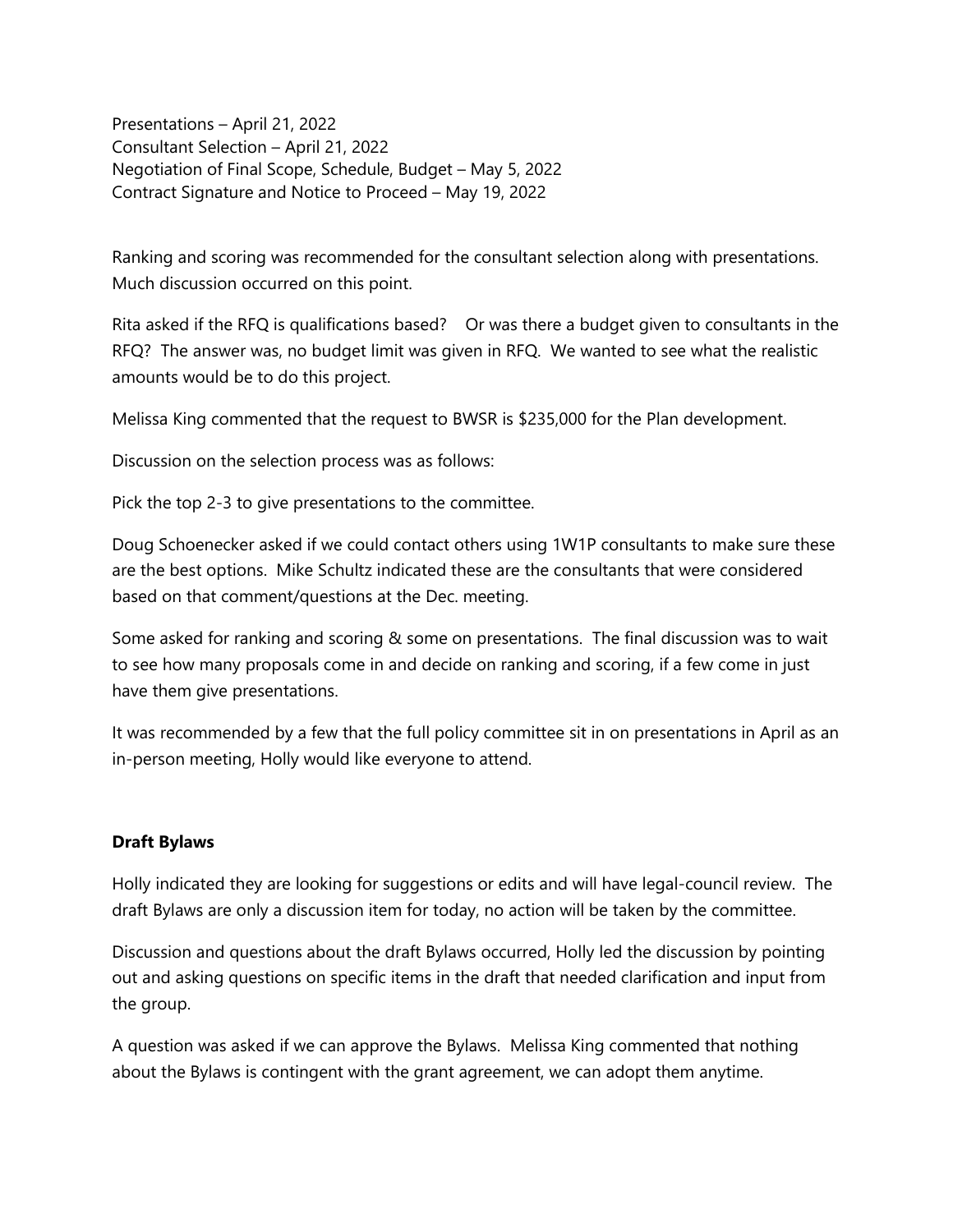Holly pointed out the section on Officers in the Bylaws. A question was asked, does the fiscal agent need to be identified in Bylaws? Barb Peichel indicated it's already identified on page 6 of the draft Bylaws.

Article IV – Meetings & Article V - Voting. There will be a total of eight (8) voting members, with a quorum consisting of five (5) members. Voting members will be: Scott WMO; Scott County; Scott SWCD; Le Sueur County; Le Sueur SWCD; Rice County; Rice SWCD; Lower MN River WD. Because the board members are a small number, if a primary member cannot make it, make sure your alternate can attend. A question was brought up as to who is representing Scott County vs. Scott WMO. Check the MOA, Scott Co/Scott WMO needs to clarify as soon as possible in the Bylaws whether we want one representative with two votes if one doesn't want to be a voting member and only a back-up. Rita Weaver indicated Scott County/Scott WMO wanted to have two people and two votes.

It was also pointed out that for virtual meetings, each member will abide by own county's policy requirements. A two week notice for the meeting will be sent out, and the Agenda sent out 7 days prior to meeting. All agreed. Meeting will be conducted by the most recent edition of Robert's Rules of Parliamentary Law, at least one supervisor in person should be present at each meeting.

Article VIII – Meeting Location. Holly asked if stating the Le Sueur County Justice Center is ok, or if there were other suggestions. A comment was given that we could post the meeting location with the agenda or keep Le Sueur County Justice Center. A question was given, where are meeting notices posted since a website has not been created yet? Meghan Darley stated the Scott SWCD can post meeting notices on Scott SWCD page until the grant agreement is executed and a website can be created.

Article IX – Miscellaneous. 2. Holly asked what the group's preference is on a 30 or 60-day addition, alteration, or repeal to the Bylaws. Answer from group, 30 days is sufficient.

Article IX – Miscellaneous. 5. Question was brought up on the wording of this Bylaw item. Melissa King indicated the language should be clarified. Ultimately the Scott SWCD is the approval authority, the Policy Committee can make a recommendation but ultimately the SWCD Board has the final approval. Group agreed all expenses must be submitted within 30 days.

For interviews/presentations – most recommended we meet in person for the consultant interviews.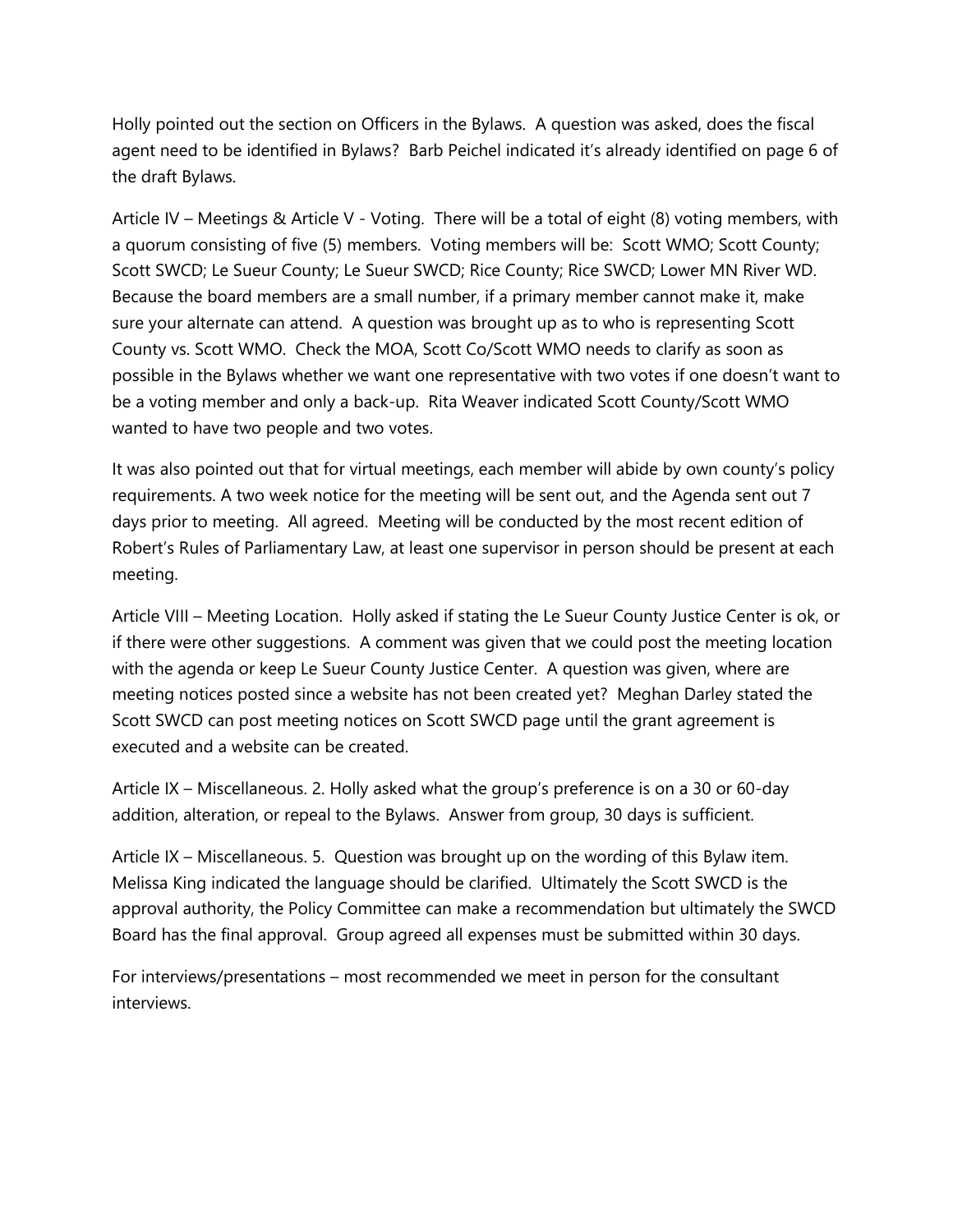Additional questions/discussion:

Jeff Docken asked when are meetings going to be scheduled? Until the planning grant gets executed, we may have to meet more often. Comments given stated every other month has worked for other Policy Committee meetings. BWSR indicated most schedule monthly, and cancel if need be.

Group agreed to schedule every month, and cancel a meeting if need be. Holly will send out a monthly meeting for the  $3<sup>rd</sup>$  Thursday of every month from 3-5pm and we can cancel a meeting if it's not needed.

Holly will have attorney make the discussed edits to the draft Bylaws and send out to group.

## **Introduction to Public Kick Off Meetings**

Purpose – notify list of individuals/groups to officially announce the Plan development. Would include individuals who would be impacted by planning efforts. Need a 60-day notice, group will send out formal letter to state & federal agencies.

Staff discussed having 2-3 public meetings with one virtual option, other meetings in-person.

Location ideas – Ney Nature Center, Richter Woods, Parks, Wineries, Breweries

Time of meetings – weeknights, during week-day – virtual option this way (could record)

Have consultant in attendance in public meetings

Group to think about list of who to invite, groups, and where to have meetings

Rita – has there been a thought about having surveys?

Meghan Darley started a Google Drive list of invitee groups

May & June planned for Public Kick Off meetings – need agreement executed first

Holly showed Plan development timeline, needs to be updated

BWSR indicated the Planning grant will expire on June 30, 2023.

## **Election of Officers**

Chair nominations – Commissioner Danny O'Keefe nominated by Doug Schoenecker. Commissioner O'Keefe accepted the Chair nomination. Schoenecker gave a motioned for Danny O'Keefe for Chair – Seconded by Amundson.